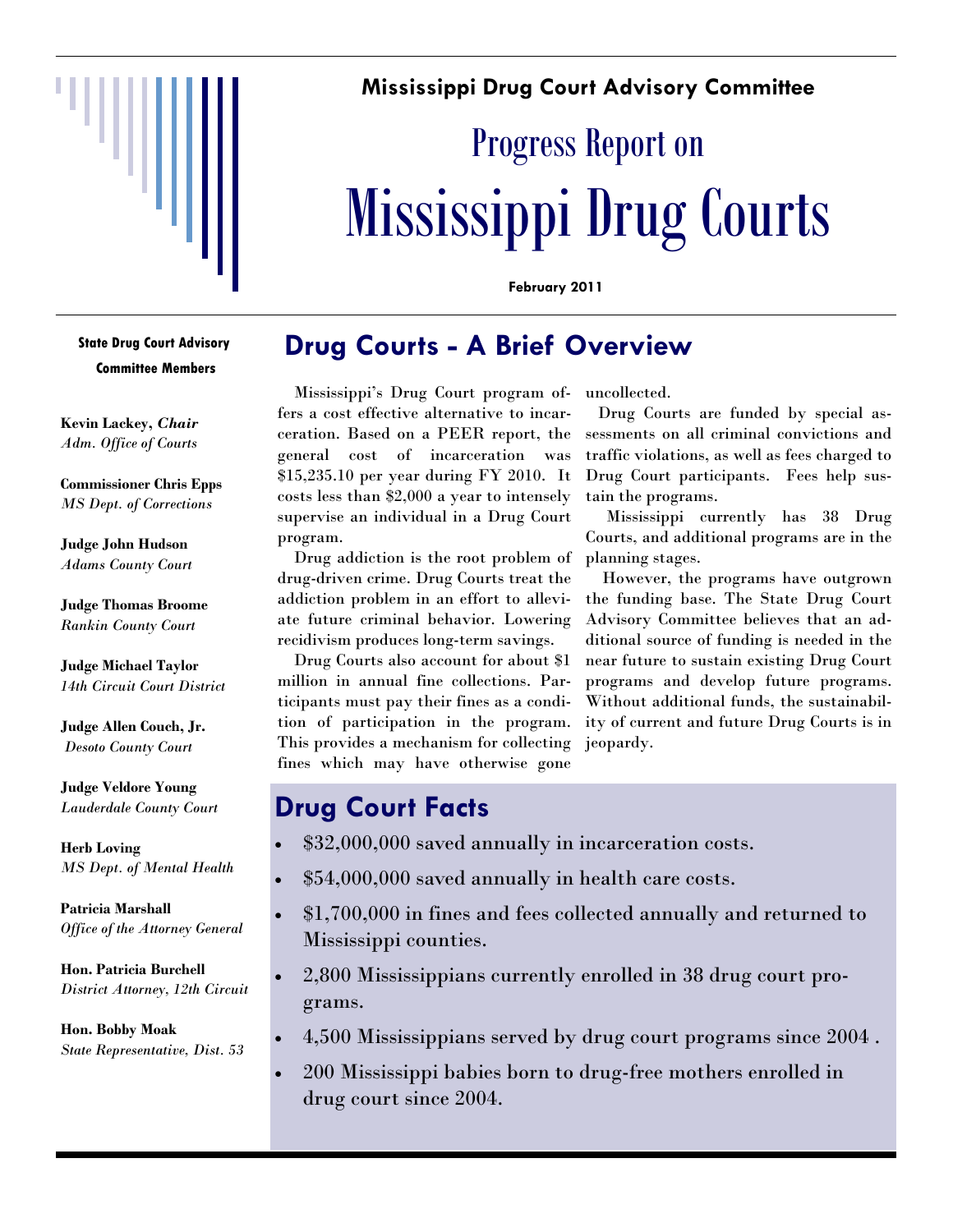

*Fig. A* 



*"This kind of success created a different kind of problem. Drug Courts have outgrown their funding source."* 

# **Drug Court Fund in Jeopardy**

 In fiscally challenging times, there is always pressure to do more with less. Drug Courts are designed to do just that — provide the maximum benefit to society by reducing drug-driven crime and recidivism at a minimal cost to taxpayers.

 Drug Courts have grown dramatically since the first

felony adult program was created in the 14th Circuit District in 1999. Growth was slow at first, but judge after judge began seeing the benefits of Drug Court. In the 2008 Legislative session, the Alyce Griffin Clarke Drug Court Act was amended, tasking the State Drug Court Advisory Com-

mittee with developing plans to expand the number of Drug Court programs and to increase program enrollment. Court districts' participation remains voluntary.

 The State Drug Court Advisory Committee responded by revising formulas used to calculate a Drug Court's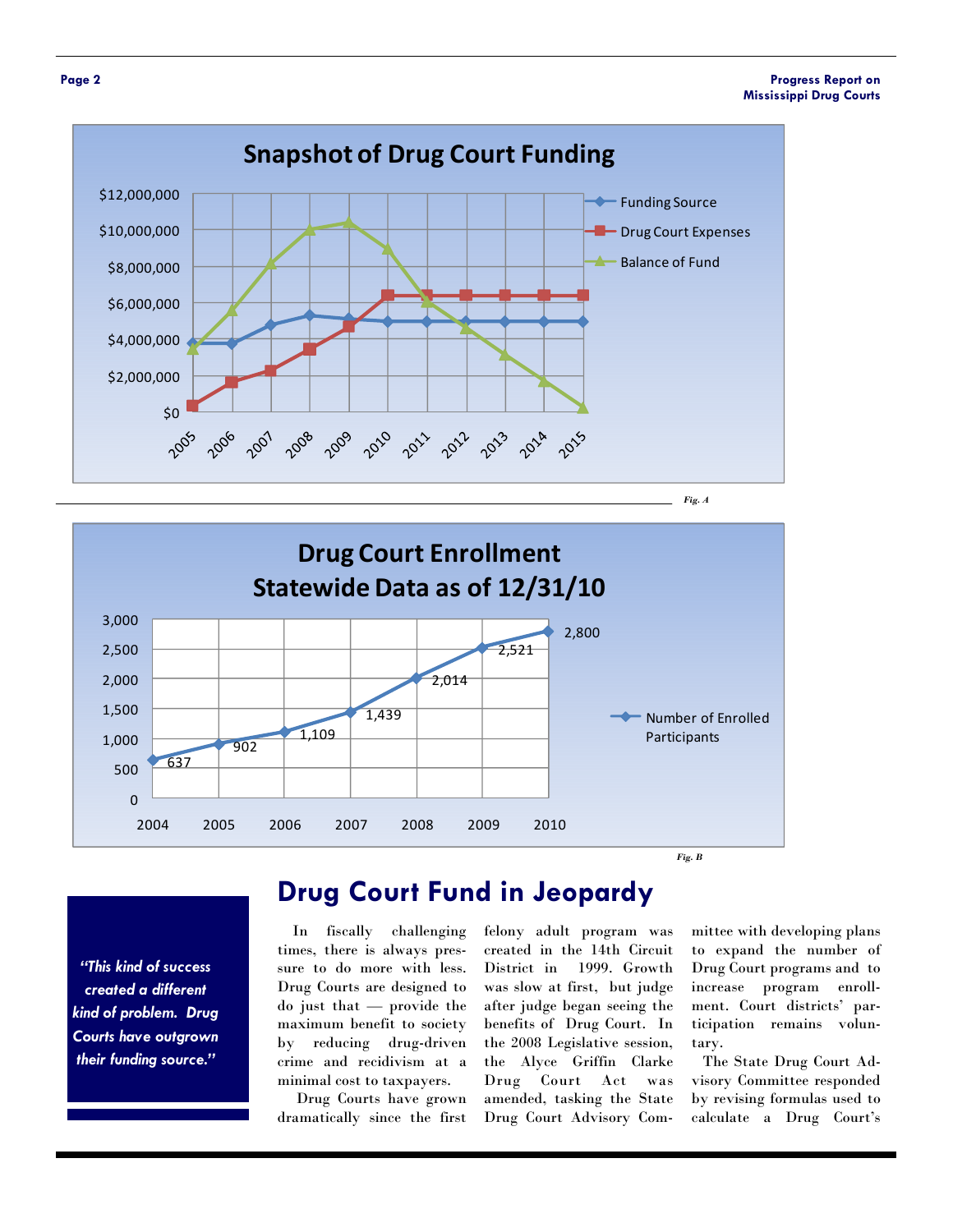funding level. Funding increased with enrollment. Advisory committee members also began a campaign aimed at educating members of the judiciary, prosecutors, defense attorneys, treatment professionals and the public about the benefits of Drug Courts.

 In less than 18 months, the number of Drug Court programs increased from 26 to 38, and enrollment increased from 1,821 to 2,825. That's a 55% increase *(Fig. B).*

 This kind of success created a different kind of problem. Drug Courts have outgrown their current funding source. In the latter months of Fiscal Year 2010, the Advisory Committee realized that Drug Court expenses would soon out-pace the rate of deposits into the state's Drug Court Fund. Furthermore, should the rate of funding and expenditures remain exactly the same, the committee predicts that by Fiscal Year 2015, the state's Drug Court Fund will be depleted (*Fig. A).* Additional funding is needed to sustain current programs and provide for future growth.

Drug Courts are not just a fad or alternative. They are an integral part of the criminal justice system, providing essential and effective tools in combating drug-driven crime. Programs have grown because they work.

 The Drug Court expansion initiative has been very successful. However, in order to increase, or even sustain current Drug Court programs, an additional source of funding should be studied this year.



#### **Growth of Drug Courts**

 Since enactment of the Alyce Griffin Clarke Drug Court Act, the goal has always been to take Drug Courts to scale by implementing them statewide.

 In 2002, when the Mississippi Supreme Court laid out its Drug Court initiative, there were four Drug Court programs serving less than 200 clients. Today, there are 38 Drug Courts serving 2,800 people.

 The State Drug Court Advisory Committee is focused on bringing Drug Courts within reach of every Mississippian in need. Currently, 67 counties have a Drug Court at some level. There are 17 adult felony programs, 14 juvenile programs, five misdemeanor level programs, and most recently, two family treatment court pilot programs in Adams and Rankin counties. The family court programs help troubled families remain drug-free and keep custody of their children.

*"The State Drug Court Advisory Committee is focused on bringing Drug Courts within reach of every Mississippian in need."*